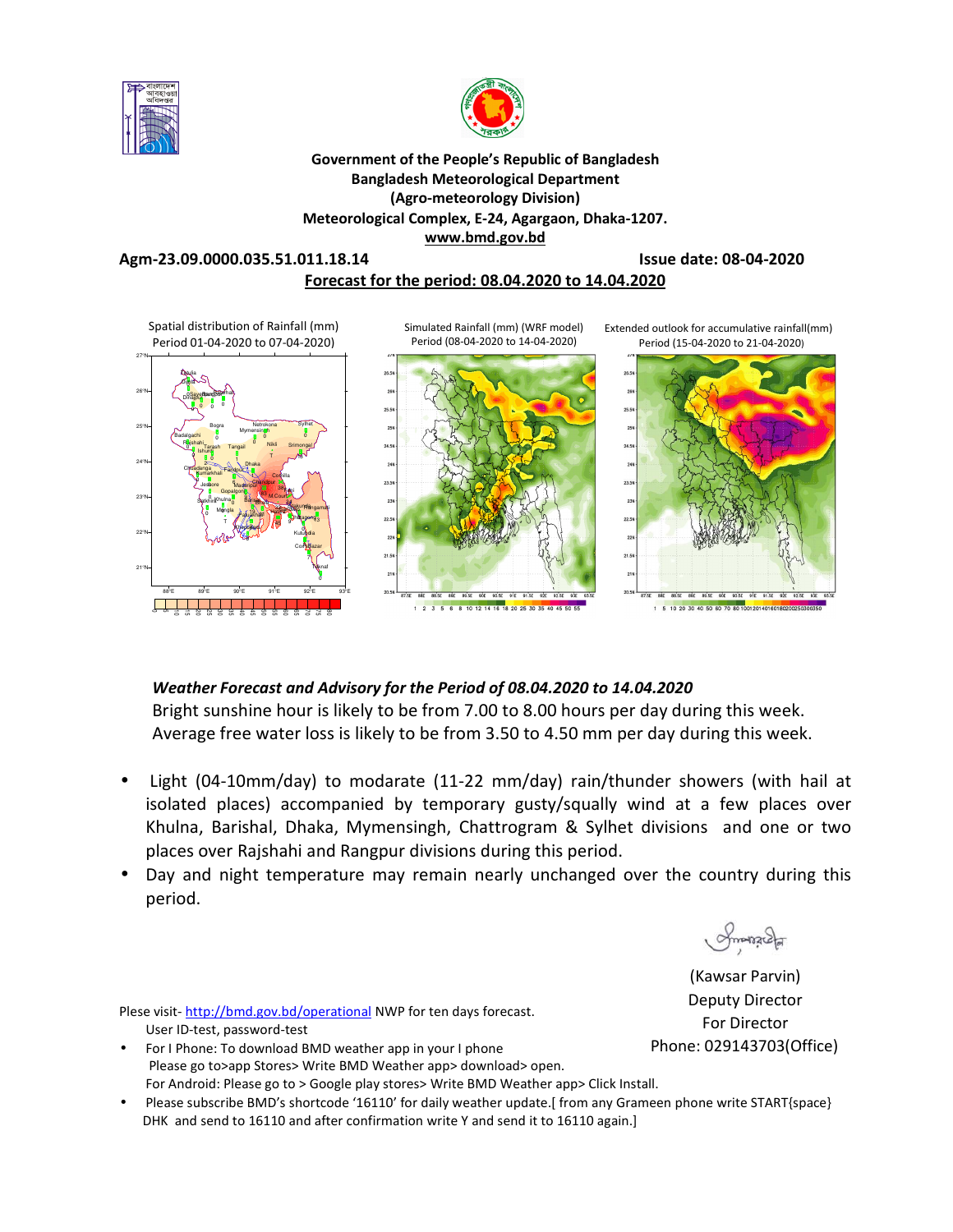

Spatial distribution of Rainfall (mm), Period (01-04-2020 to 07-04-2020)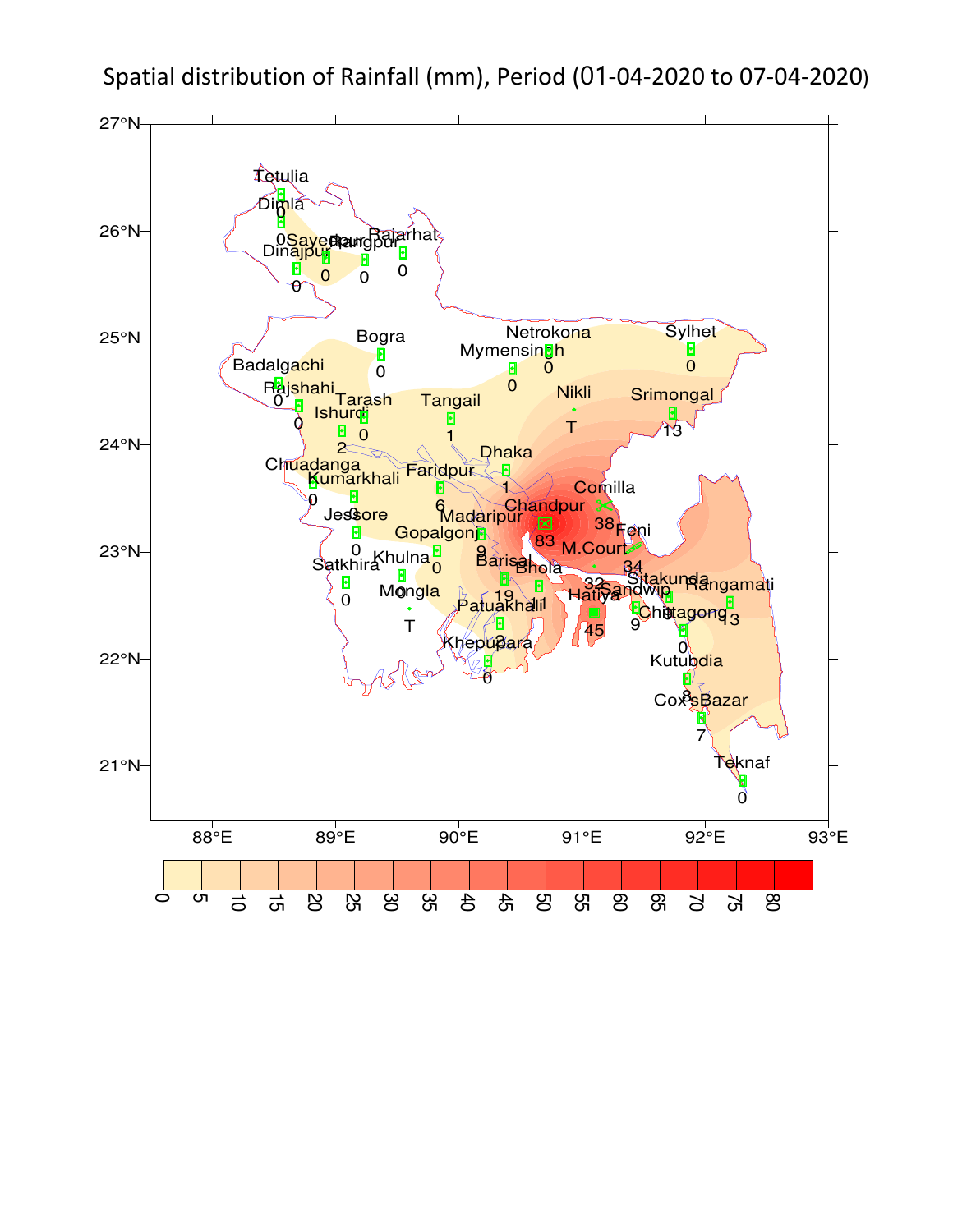## গণপ্রজাতন্ত্রী বাংলাদেশ সরকার বাংলাদেশ আবহাওয়া অধিদপ্তর কৃষি আবহাওয়া মহাশাখা আবহাওয়া ভবন, ই-২৪, আগারগাঁও, ঢাকা-১২০৭। www.bmd.gov.bd

#### এজিএম-২৩.০৯.০০০০.০৩৫.৫১.০১১.১৮.১৪

তারিখ: ০৮-০৪-২০২০ খ্রিঃ

Extended outlook for accumulative rainfall(mm)

## পূর্বাভাসের সময়কাল: ০৮-০৪-২০২০ থেকে ১৪-০৪-২০২০

Spatial distribution of Rainfall (mm) Period 01-04-2020 to 07-04-2020)



Simulated Rainfall (mm) (WRF model) Period (08-04-2020 to 14-04-2020)





# আবহাওয়ার পূর্বাভাসঃ ০৮-০৪-২০২০ থেকে ১৪-০৪-২০২০ খ্রিঃ পর্যন্ত।

আগামী সপ্তাহের বাম্পীভবনের দৈনিক গড় ৩.৫০ মিঃ মিঃ থেকে ৪.৫০ মিঃ মিঃ থাকতে পারে।

- এ সময়ের খুলনা, বরিশাল, ঢাকা, ময়মনসিংহ ও সিলেট বিভাগের কিছু কিছু স্থানে এবং রাজশাহী, রংপুর ও চট্টগ্রাম বিভাগের দুই এক স্থানে অস্থায়ী দমকা/ ঝড়ো হাওয়াসহ (বিছিন্নভাবে কোথাও কোথাও শিলাসহ) হাল্কা (০৪-১০ মি. মি./প্রতিদিন) থেকে মাঝারি (১১-২২ মি. মি./প্রতিদিন) ধরণের বৃষ্টি/বজ্রসহ বৃষ্টি হতে পারে ।
- এ সময়ে দিন ও রাতের তাপমাত্রা প্রায় অপরিবর্তিত থাকতে পারে ।

 $S<sub>me</sub>$ 

(কাওসার পারভীন) উপপরিচালক পরিচালকের পক্ষে টেলিফোন: ০২৯১৪৩৭০৩ (অফিস)

- Plese visit-http://bmd.gov.bd/operational NWP for ten days forecast. User ID-test, password-test
- For I Phone: To download BMD weather app in your I phone Please go to > app Stores > Write BMD Weather app > download > open. For Android: Please go to > Google play stores> Write BMD Weather app> Click Install.
- Please subscribe BMD's shortcode '16110' for daily weather update. [from any Grameen phone write START{space} DHK and send to 16110 and after confirmation write Y and send it to 16110 again.]